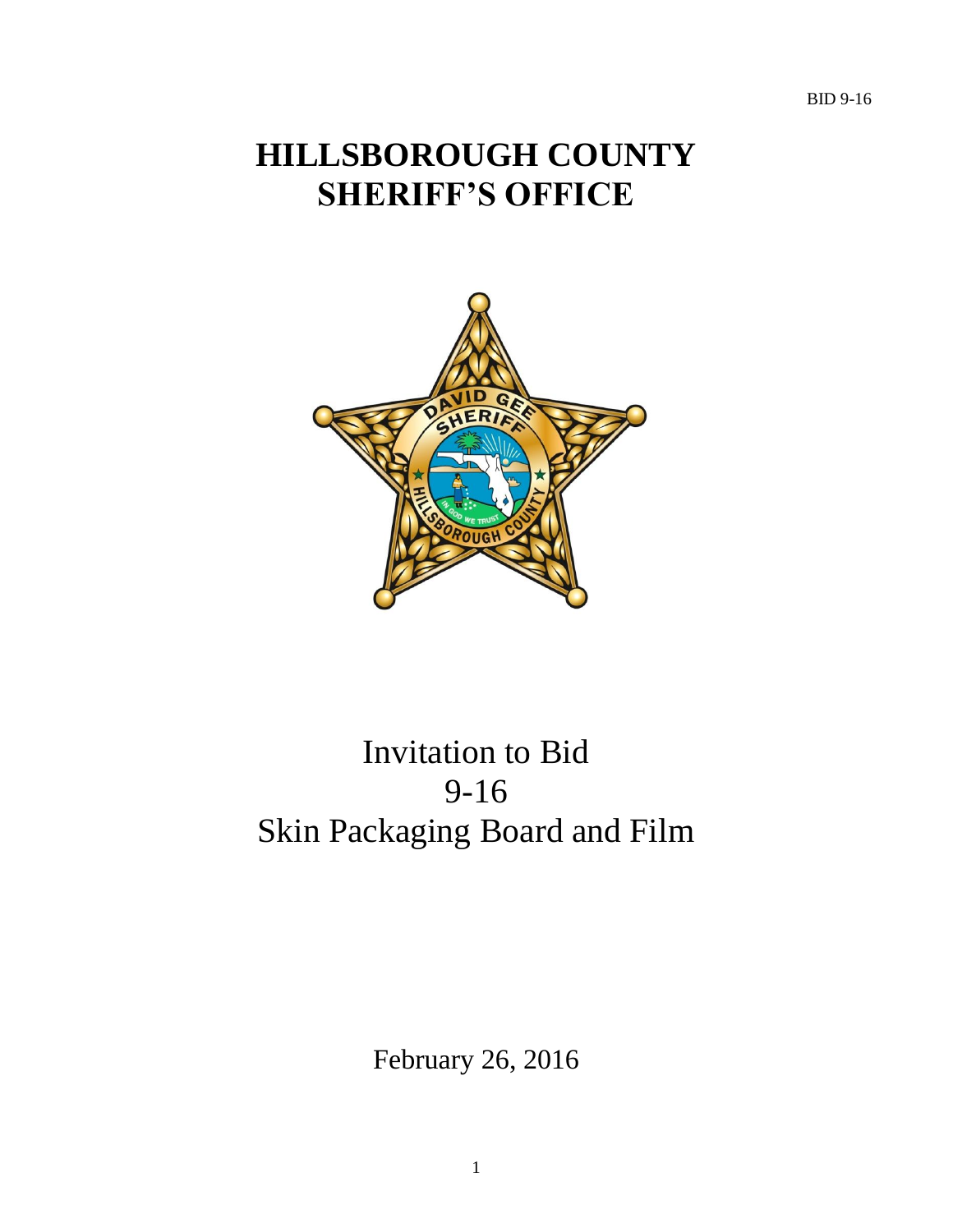Office of the Comptroller 2008 E.  $8^{th}$  Avenue Tampa, Florida 33605



Carly Cartwright, Buyer (813) 247-0026 purchasing@hcso.tampa.fl.us

# INSTRUCTIONS TO BIDDERS

Included herein are General Terms and Conditions (Part A), the Special Provisions (Part B), and the Bid Response (Part C), which together with all attachments, constitute the entire "Bid Package". Said Bid Package must be the basis upon which all bids are offered and the same (the entire Bid Package) must be kept together and returned, intact, by the time and at the place specified herein. The Bidder must manually sign the General Terms and Conditions (Part A) and Bid Response (Part C). Any questions concerning this Invitation to Bid (Bid) should be directed to the Buyer whose name appears above.

When awarded, the Bid Package becomes the "**Contract Document**". The Bidder's signature on the bid constitutes Bidder's agreement to the terms therein. The signature on the Bid Package must be that of an Officer of the Company or an individual authorized to commit the Company to a legal and binding contract. READ THE ENTIRE BID CAREFULLY BEFORE SIGNING.

# **NOTICE TO BIDDERS**

**WHEN SUBMITTING A SEALED BID, ALL BIDS SHOULD BE CLEARLY MARKED AS A BID DOCUMENT. THIS IDENTIFICATION SHOULD INCLUDE THE BID NUMBER, BID TITLE AND DATE DUE ON THE OUTSIDE OF THE ENVELOPE**.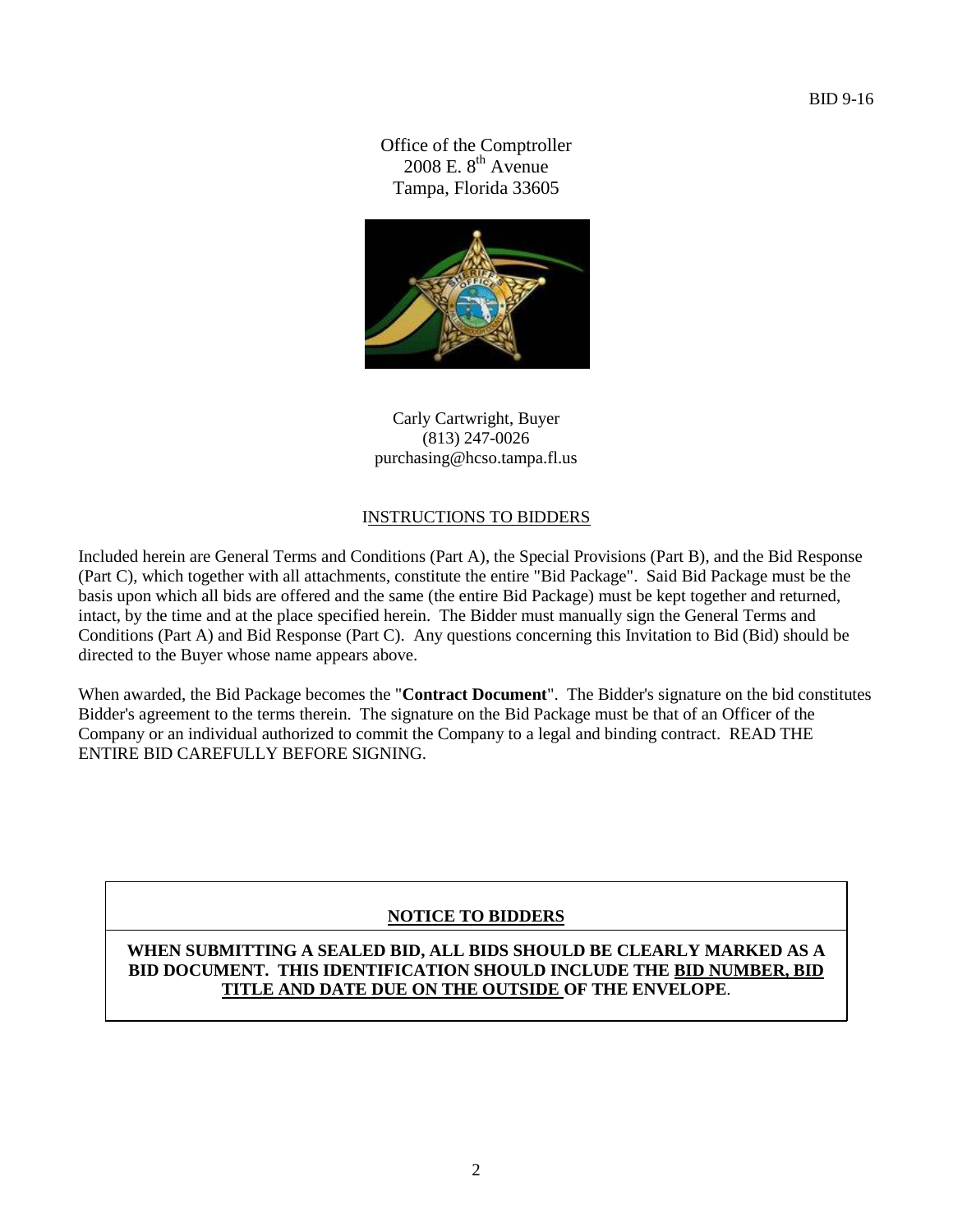#### VENDOR NAME:

SUBJECT: INVITATION TO BID 9-16

BID TITLE: Skin Packaging Board and Film

#### **OPENING DATE & TIME: March 11, 2016 @ 2:00 PM EST**

PLACE: Malcolm E. Beard Sheriff's Operation Center Office of the Comptroller, Purchasing Section 2008 E. 8th Avenue, Room # 125 Tampa, FL 33605

Bids will be received until the time and date shown and will be read aloud immediately thereafter at the "Place" indicated.

#### PART A - GENERAL TERMS AND CONDITIONS:

1. Bids: Must be contained in a SEALED envelope addressed to: David Gee, Sheriff, 2008 E. 8th Avenue, Tampa, Florida 33605. To prevent inadvertent opening, the bid must be marked as a BID DOCUMENT (including the BID number, date and time of BID opening) on the outside of the envelope.

If our specifications, when included, are not returned with your bid, and no specific reference is made to them in your Bid Response (Part C), it will be assumed that all specifications will be met. When material, sketches, cuts, descriptive literature, Vendor's or manufacturer's specifications which accompany the Bid Response (Part C), contain information that can be construed or is intended to be a deviation from our specifications, such deviation must be specifically referenced in your Bid Response (Part C).

- 2. Bid Delivery: The responsibility for getting the bid to the Hillsborough County Sheriff's Office (HCSO) on or before the stated time and date will be solely and strictly the responsibility of the Bidder. The HCSO will in no way be responsible for delays caused by the United States Postal Service or a delay caused by any other occurrence, or any other method of delivery. The Bidder shall be responsible for reading very carefully and understanding completely the requirements in the specifications. Bids will not be accepted after the time specified for receipt. Such bids shall be returned to the Bidder unopened with the notation "This bid was received after the time designated for the receipt and opening of bids".
- 3. On-Line Documents: The HCSO is publishing documents on its website [http://www.hcso.tampa.fl.us](http://www.hcso.tampa.fl.us/) for the convenience of Vendors wanting to do business with the HCSO and to save tax dollars. This service is public record and the HCSO is responsible only for documents as published. Any modifications or alterations to the original document language may be cause for rejection of a bid.
- 4. Time for Consideration: Bidder warrants by virtue of bidding the prices quoted in his response will be good for an evaluation period of forty-five (45) calendar days from the date of bid opening unless otherwise stated. Bidders will not be allowed to withdraw or modify their bids after the opening time and date.
- 5. Prices: All bids submitted must show the net bid price after any and all discounts allowable have been deducted. **Prices quoted are to be F.O.B. Destination**. State sales tax and federal excise taxes shall not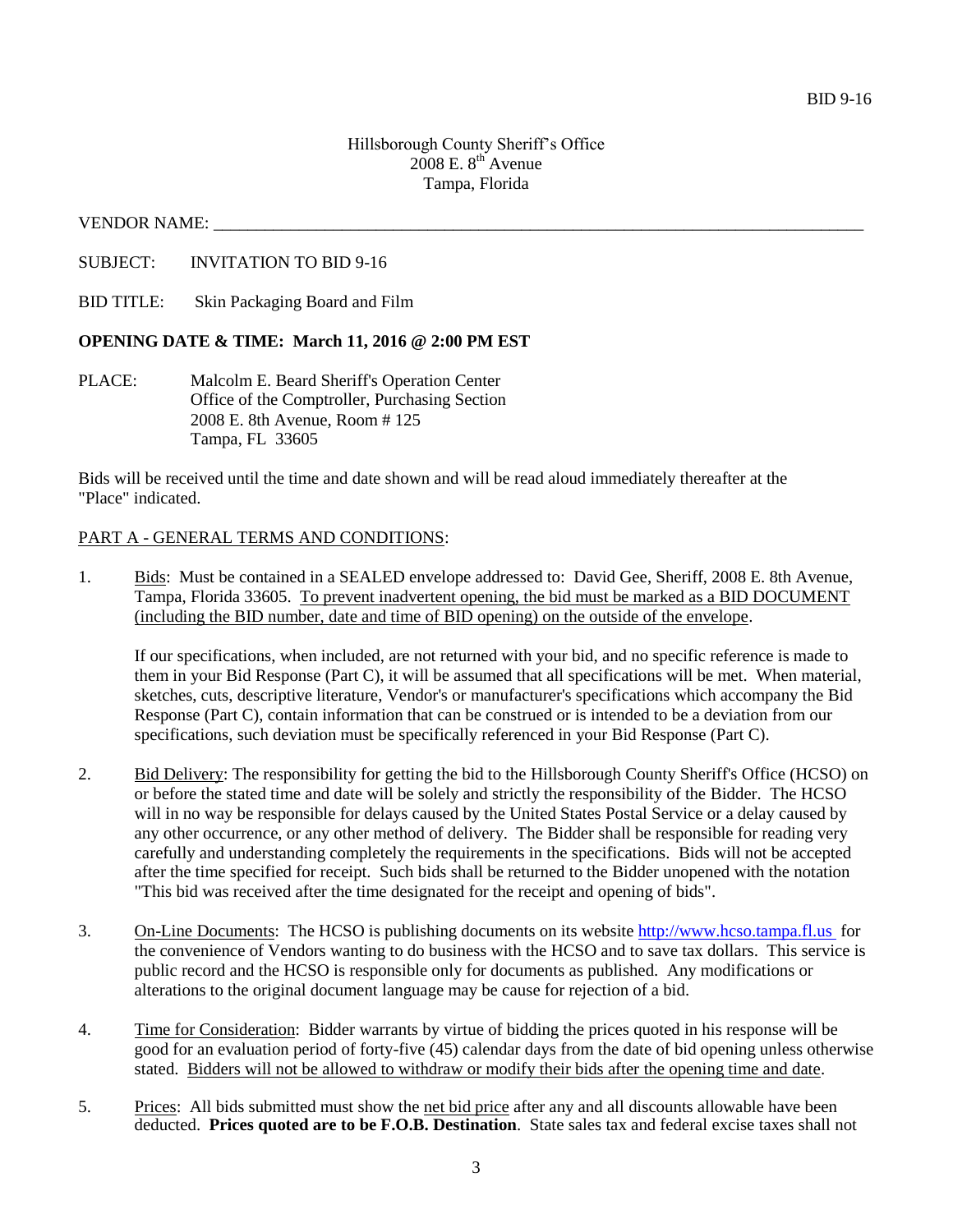be included as the HCSO is tax-exempt. The HCSO will issue tax exemption certificates to the successful Bidder when requested.

The Bidder's attention is directed to the fact that the tax laws of the State of Florida, including but not limited to Chapter 212, Florida Statutes, apply to this negotiation and that all applicable taxes and fees shall be deemed to have been included in the Bid Response (Part C), as part of the materials cost, when applicable.

- 6. Bid Errors: When errors are found in the extension of bid prices, the unit price will govern. Bids having erasures or corrections must be initialed in ink by the Bidder.
- 7. Condition of Materials and Packaging: Unless otherwise indicated, it is understood and agreed that any commodity offered or shipped on this bid shall be NEW and in FIRST CLASS CONDITION or FIRST QUALITY, that all containers shall be new and suitable for storage or shipment and that prices include standard commercial packaging for the items shipped.
- 8. Claims: The successful Bidder will immediately replace missing or damaged items and will be responsible for making any and all claims against carriers.
- 9. When to Make Delivery: Deliveries resulting from this bid are to be made during the normal working hours of the HCSO. It is the Bidder's responsibility to obtain this information.
- 10. Manufacturer's Name: Any manufacturers' names, trade names, brand names information and/or catalog numbers used herein are for purpose of description, reference, and establishing general quality levels. Such references are not intended to be restrictive and products of any manufacturer may be offered if they are approved as equals. The determination as to whether any alternate product or service is or is not equal shall be made by the HCSO and such determination shall be final and binding upon all Bidders.
- 11. Information and Descriptive Literature: Bidder must furnish all information requested in the bid. If specified, each Bidder must submit samples, cuts, sketches, descriptive literature and/or complete specifications covering the products offered. Reference to literature submitted with previous responses will not satisfy this provision. Bids which do not comply with these requirements will be subject to rejection.
- 12. Bid Submittal Costs: Submittal of a bid is solely at the cost of the Bidder and the HCSO in no way is liable or obligates itself for any cost incurred by the Bidder in preparing the Bid Package.
- 13. No Bid: If the receipt of this request for bid is not acknowledged, Bidder's name may be removed from the approved Bidder's list.
- 14. Compliance with Occupational Safety and Health Act (OSHA): Bidder certifies that all material/items contained in his response meets all OSHA requirements.
- 15. Acceptance and Rejection: The HCSO reserves the right to reject any or all bids, for cause, to waive irregularities, if any, and to accept the bid or bids which in the judgment of the Sheriff is in the best interest of the HCSO. The HCSO reserves the right to evaluate, add and/or reject any items from any bid options or resulting contract(s) when deemed to be in the best interest of HCSO.
- 16. Appropriations Clause: The HCSO, as an entity of Government, is subject to the appropriation of funds by the Hillsborough County Board of County Commissioners in an amount sufficient to allow continuation of its performance in accordance with the terms and conditions of any contract entered into as a result of this request for each and every fiscal year following the fiscal year in which this contract is executed and entered into and for which the contract shall remain in effect. The HCSO shall, upon receipt of notice that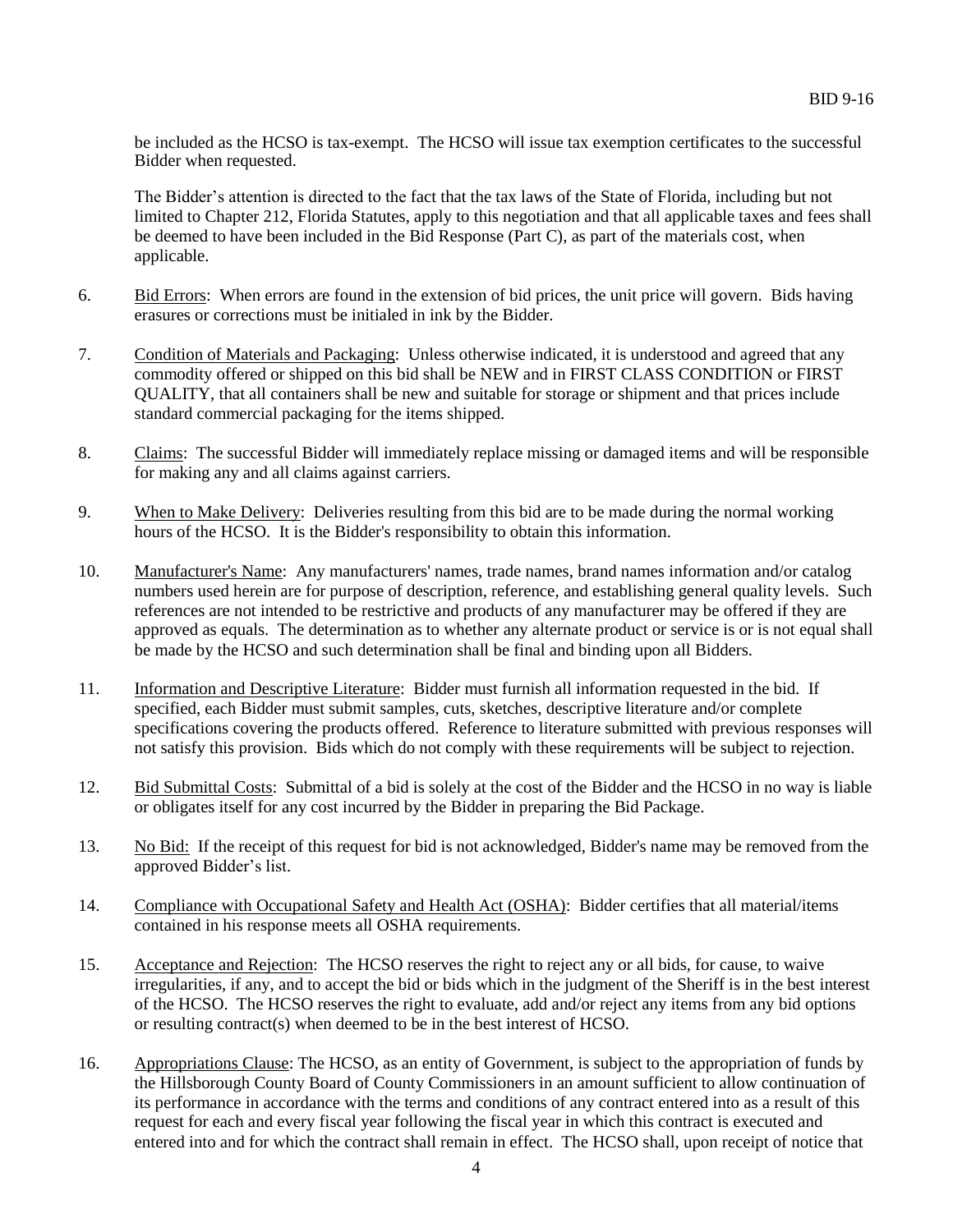sufficient funds are not available to continue its full and faithful performance under the contract, provide prompt written notice of such event and effective thirty (30) calendar days after the giving of such notice, or upon the expiration of the period of time for which funds were appropriated, whichever occurs first, be thereafter released of all further obligations in any way related to such contract.

17. Protests: Any prospective Bidder who disputes the reasonableness or appropriateness of the notice of award, or notice of rejection, for any or all bids will submit a notice of protest in writing within seventytwo (72) hours (excluding County holidays, Saturdays and Sundays) to the HCSO Purchasing Section by registered mail or hand delivery for which a receipt must be provided.

The HCSO will have five (5) working days upon receipt of this notice to review and consider the dispute as written. The Buyer will coordinate the review process with the parties involved and may request additional information from the Bidder or request a meeting to gain further clarification of the issues. Upon completion of this review process, the Buyer will make a recommendation to the Office of the Comptroller.

The Comptroller will review and make a recommendation to the Sheriff. The decision of the Sheriff will be communicated to the Bidder in writing. This decision and the basis upon which it was made will be communicated within five (5) working days following the receipt of the recommendation from the evaluation committee. The decision of the Sheriff shall be final.

- 18. Public Entity Crimes: Pursuant to §§287.132-133, Fla. Stats., the HCSO, as a public entity, may not accept any bid or bids from, award any contract to, or transact any business in excess of the threshold amount provided in §287.017, Fla. Stat., for Category Two (\$35,000) with any person or affiliate on the Convicted Vendor List for a period of thirty-six (36) months from the date that person or affiliate was placed on the Convicted Vendor List unless that person or affiliate has been removed from the Convicted Vendor List pursuant to §287.133 (3)(f), Fla.Stat. If you submit a bid in response to this request, you are certifying that §§287.132-.133, Fla.Stats. does not restrict your submission.
- 19. Public Records: Any material submitted in response to this Invitation to Bid (Bid) will become a public document pursuant to §119.07, Fla. Stat. This includes material which the respondent might consider to be confidential or a trade secret. Any claim of confidentiality is waived upon submission, effective after opening pursuant to §119.07, Fla. Stat. The awarded Vendor agrees to comply with §119.0701, Fla. Stat. regarding maintenance and provision of access to all public records generated by this contract with the HCSO.

## DAVID GEE, SHERIFF HILLSBOROUGH COUNTY, FLORIDA

## **--Signature on File--**

 By: \_\_\_\_\_\_\_\_\_\_\_\_\_\_\_\_\_\_\_\_\_\_\_\_\_\_\_\_\_\_ Christina R. Porter, CPA Comptroller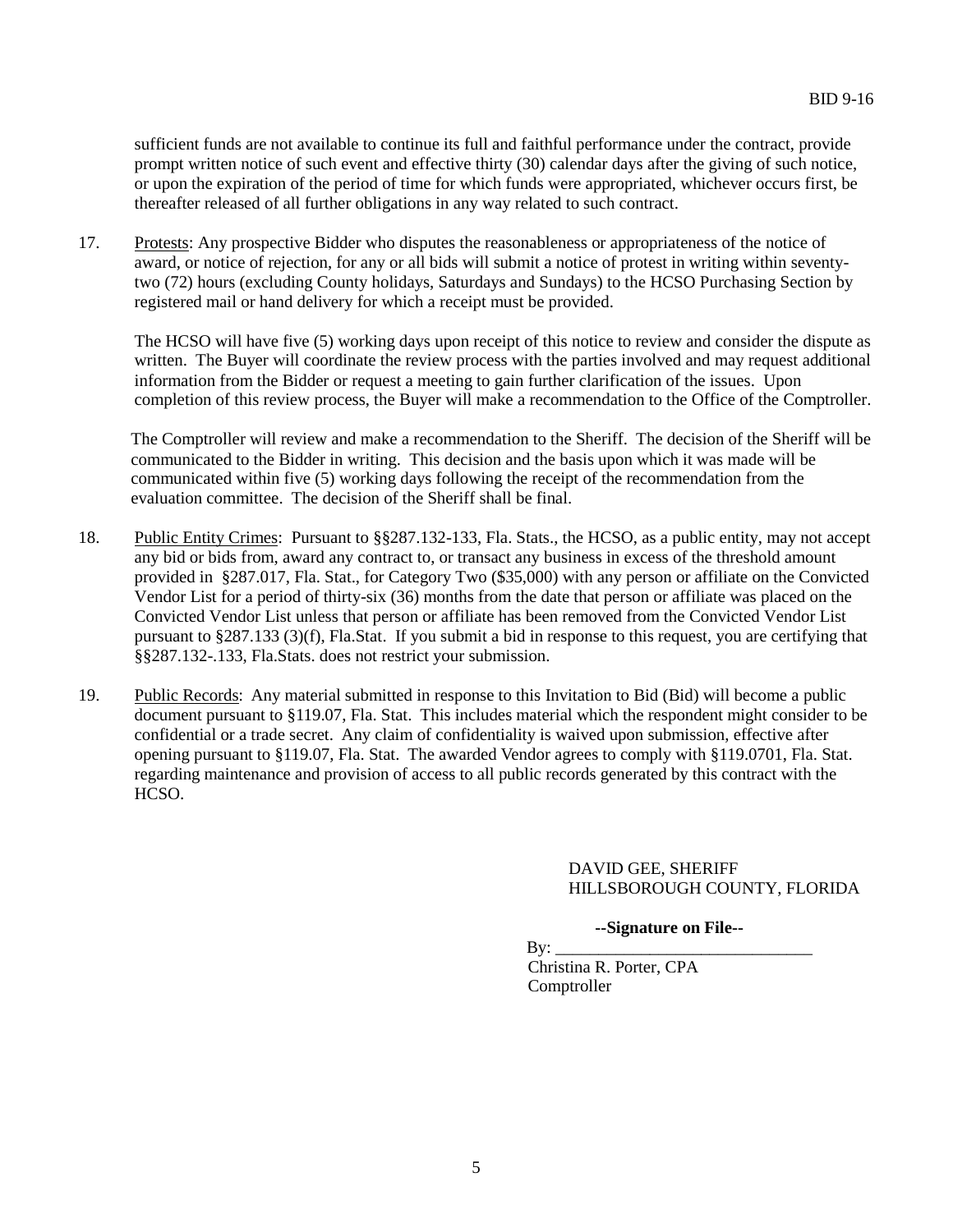20. General Terms and Conditions outlined above are acknowledged. Our Bid is attached.

| Company Name                 |       |
|------------------------------|-------|
| Print Signer's Name          | Date  |
| Signature of Company Officer | Title |

NOTE: THIS PAGE MUST BE RETURNED WITH YOUR BID AFTER COMPLETING PARAGRAPH 20. EACH VENDOR'S BID AND ANY CLARIFICATIONS TO THAT BID AS WELL AS ALL AMENDMENTS OR ADDENDA TO THIS DOCUMENT SHALL BE SIGNED BY AN OFFICER OF THE COMPANY OR A DESIGNATED AGENT EMPOWERED TO BIND THE COMPANY IN CONTRACT. EXCEPTIONS TO THE SPECIFICATIONS, IF ANY, MAY BE NOTED IN THE BID RESPONSE, EXCEPTIONS (PART C, PARAGRAPH 1).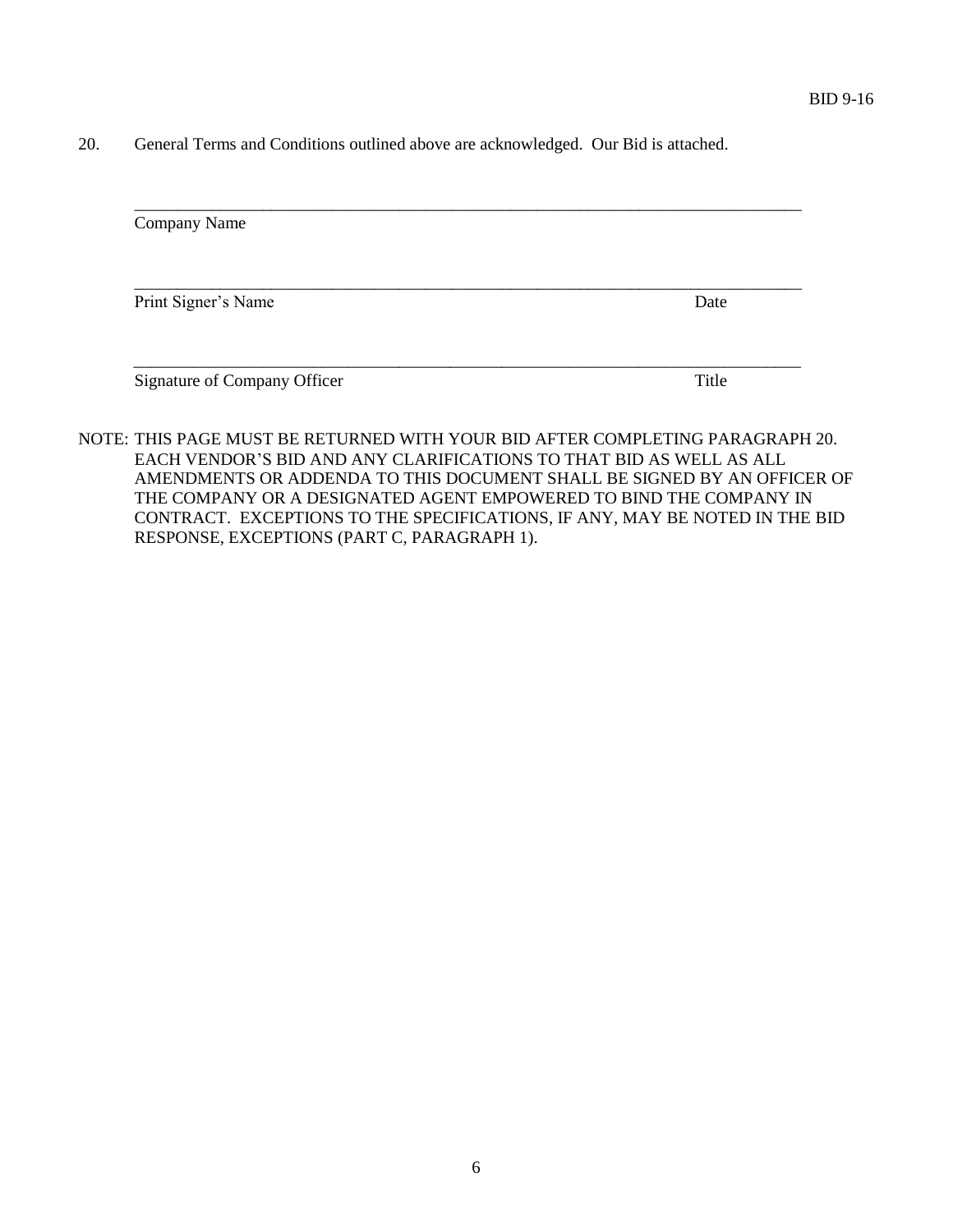#### PART B - SPECIAL PROVISIONS

#### 1. IN GENERAL

The purpose of this Invitation to Bid (Bid) is to describe the requirements of the Hillsborough County Sheriff's Office (HCSO) for the procurement of skin packaging board and film for use within the detention facilities of the HCSO to secure storage of inmate property.

#### 2. SPECIFICATIONS AND SCOPE OF WORK

The requirements of this bid include furnishing and delivering skin packaging board and film. The items herein will be ordered on an as-needed basis for an annual supply.

The items as specified herein are to be delivered to the location below:

Hillsborough County Sheriff's Office Orient Road Jail 1201 Orient Road Tampa, Florida 33619

#### 3. ESTIMATED QUANTITIES

Estimated quantities, if provided, are furnished as a guide for preparing the Bid Response (Part C), and should not be construed as representing actual quantities to be purchased under this Bid.

#### 4. BRAND NAMES

Brand names, when furnished, are for reference purposes and to establish a standard of quality. The evaluation of bids and the determination as to equality of products offered shall be the sole and final responsibility of the HCSO and will be based on information and/or samples furnished by the Bidder.

#### 5. SUBSTITUTION

The awarded Vendor shall not substitute items for like items except in the case of an unforeseen event in shipping or manufacturing causing a shortage of said items. Such measures may only be enacted after verifying that it will be allowed by the HCSO. Any violation of such procedure will be considered cause for cancellation. All substitutes will be annotated as such on the shipping documents.

# 6. VENDOR QUALIFICATIONS

Bidders may be required to furnish evidence in writing that they maintain permanent places of business and have adequate equipment, finances and personnel to furnish the item or service offered satisfactorily and expeditiously.

The HCSO reserves the right to inspect the Bidder's place of business and equipment prior to award of any contract, for determining ability to meet terms and conditions as set forth herein.

### 7. AWARD

Award shall be made to the lowest responsible and responsive Bidder meeting specifications, price and other factors considered. The HCSO reserves the right to award by line item or by overall total, whichever is deemed in the best interest of the HCSO.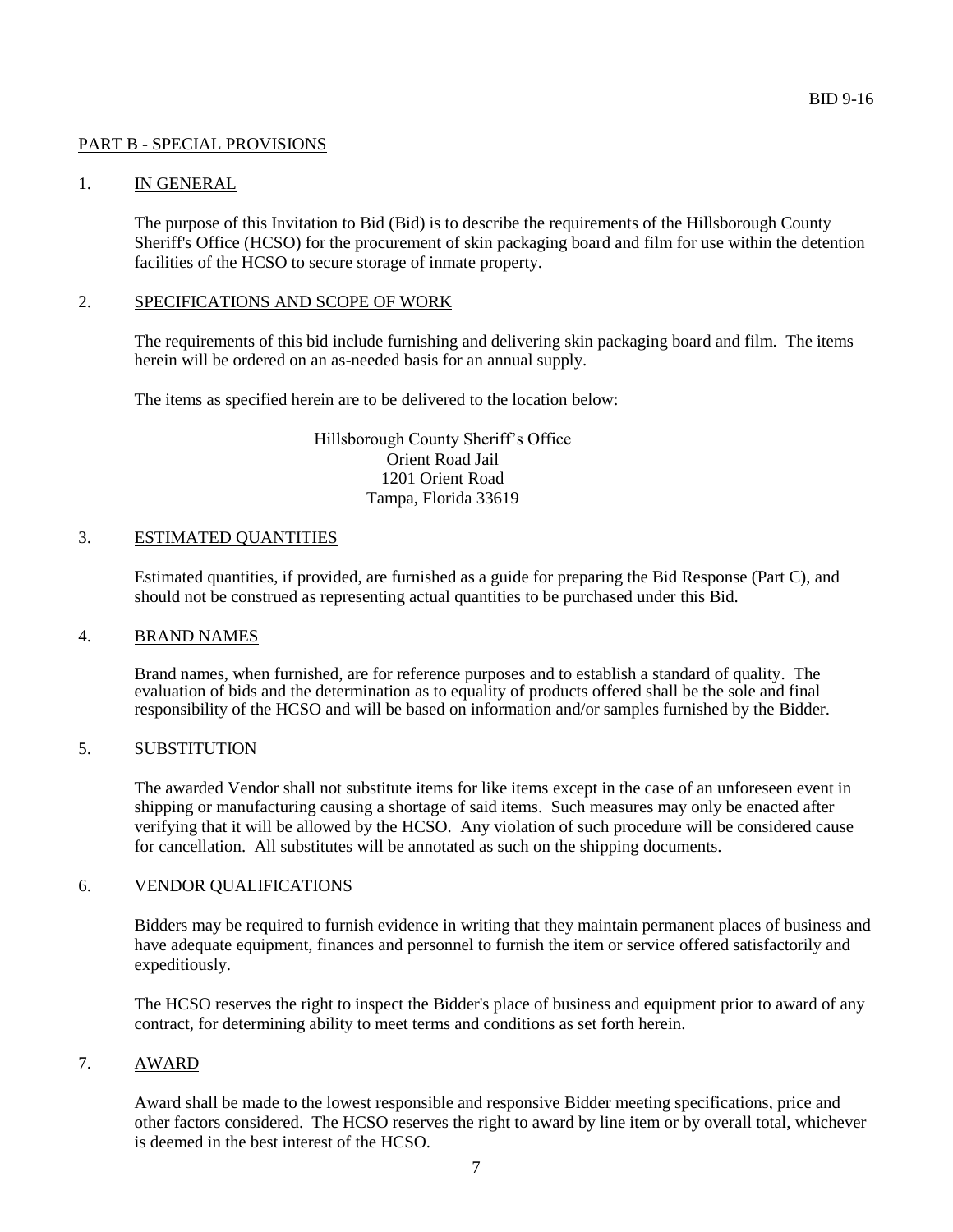In the event two (2) or more Bidders have submitted the lowest and best bids, preference may be given in the award in the following order. First, to the Bidder who has his/her principal place of business in Hillsborough County; second, to the Bidder who has a place of business in Hillsborough County; and, third, if the Bidders involved in the "tie bid" situation are all located inside/outside Hillsborough County, the toss of a coin will be used to break the tie.

All participants will be notified of the bid results which will be available on the HCSO website http://www.hcso.tampa.fl.us, on the Purchasing Page. If you do not have internet access, and would like a copy of the bid results, contact the Purchasing Office at (813) 247-8034.

# 8. BID OPENING

Bidders are welcome to attend the bid opening where Bidder names will be read and unit prices read if requested. Award however will be dependent upon the determination that Bidders are both responsive and responsible and any other evaluation criteria stated in the bid document. Tabulation of the bid prices and Bidder rankings, if applicable, will be published at the time of Award. All Bidders responding with a bid will receive a copy of the bid tabulation.

## 9. CONTRACT PERIOD

The contract shall be effective for one (1) year from the date of award. By written mutual consent between the HCSO and the Vendor, the contract may be extended on an annual basis for up to three (3) additional years.

## 10. ESCALATION/DE-ESCALATION

The HCSO will allow an escalation/de-escalation provision in this bid. The escalation/de-escalation will be allowed provided the Vendor(s) notify the HCSO, Office of the Comptroller of the pending increase or decrease a minimum of thirty (30) calendar days prior to the end of each one (1) year period for which the bid was awarded. Said notification shall consist of manufacturer's proof of increase and shall include each individual item, the amount of increase/decrease and the applicable Bid Item Number. Failure to comply with these instructions shall be grounds for disallowance of the escalation/de-escalation clause as stated herein.

## 11. ADDITION/DELETION

The HCSO reserves the right to add or delete any items from this bid or resulting contract(s) when deemed to be in the best interest of the HCSO. Any additions or deletions to the bid will be considered amendments. Any additions or deletions to the contract will constitute a change order and will be executed in writing and approved by the Comptroller. The change order will consist of a memo to the Comptroller describing the justification for the item addition accompanied by the Vendor's written, fixed price quote for each item to be added. If approved by the Comptroller, the item will be added to the contract and recorded on the original bid tabulation/price sheet.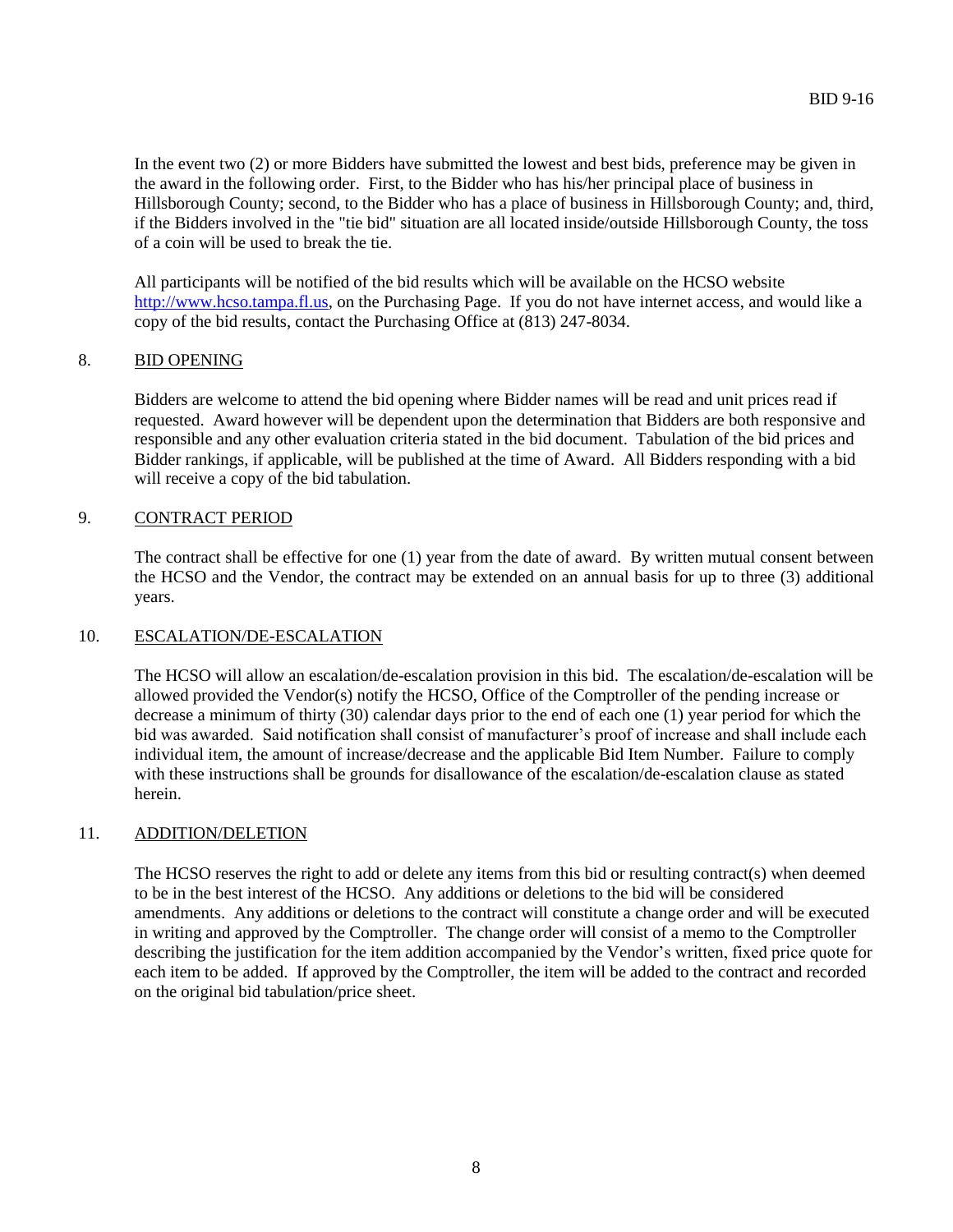### 12. CANCELLATION

When deemed to be in the best interest of the HCSO, any contract(s) resulting from this Bid may be canceled by the following means:

- a. Ten (10) calendar days written notice with cause, or;
- b. Thirty (30) calendar days written notice without cause.

If it becomes necessary to terminate the contract without cause, all items and/or materials provided through the date of receipt of written notice of cancellation may be invoiced to the HCSO and will be considered for payment providing documentation of said expenses are forwarded with the request for payment.

#### 13. DEFAULT

The contract may be canceled or annulled by the HCSO Comptroller in whole or in part by written notice of default to the awarded Vendor upon non-performance or violation of contract terms. An award may be made to the next best responsive and responsible Bidder based on evaluation, or articles specified may be purchased on the open market similar to those so terminated. Failure of the Vendor to deliver materials or items within the time stipulated in this Bid, unless extended in writing by the Office of the Comptroller, shall constitute contract default. Vendors who default on contracts may be removed from the HCSO Vendor mailing list and determined ineligible for future contracts at the discretion of the Comptroller.

#### 14. NEXT BEST BIDDER

In the event of a default by the awarded Vendor, the HCSO reserves the right to utilize the next best responsive and responsible Bidder. In the event of this occurrence, the next best responsive and responsible Bidder shall be required to provide the bid items at the prices as contained in their Bid Response (Part C), for the remainder of the award period.

#### 15. DELIVERY

Material(s) ordered shall be delivered within thirty (30) calendar days After Receipt of the Order (ARO). Failure to do so shall be considered a breach of contract or default and the HCSO shall utilize its options as stated herein.

Any backordered materials shall be made available within fifteen (15) calendar days of the time of backorder (original date of receipt). If the backorder cannot be filled within the time frame of this requirement, the HCSO, Office of the Comptroller shall to be notified, in writing, thus permitting the HCSO to obtain the required materials/items and/or exercise its options as stated herein.

#### 16. EMERGENCY

If and when an emergency requirement should occur, the HCSO reserves the right to deviate from this contract and procure the item(s) from the most available source.

#### 17. INVOICING AND PAYMENTS

The awarded Vendor may invoice the HCSO for material(s)/items orders as shipped. The invoice shall show: shipping location; items shipped, quantity, stock number and unit price. Show purchase order number on invoices unless payment is made by credit card. Payment shall be made in accordance with §215.422, Fla. Stat. which states the Vendor's rights and the HCSO's responsibilities concerning interest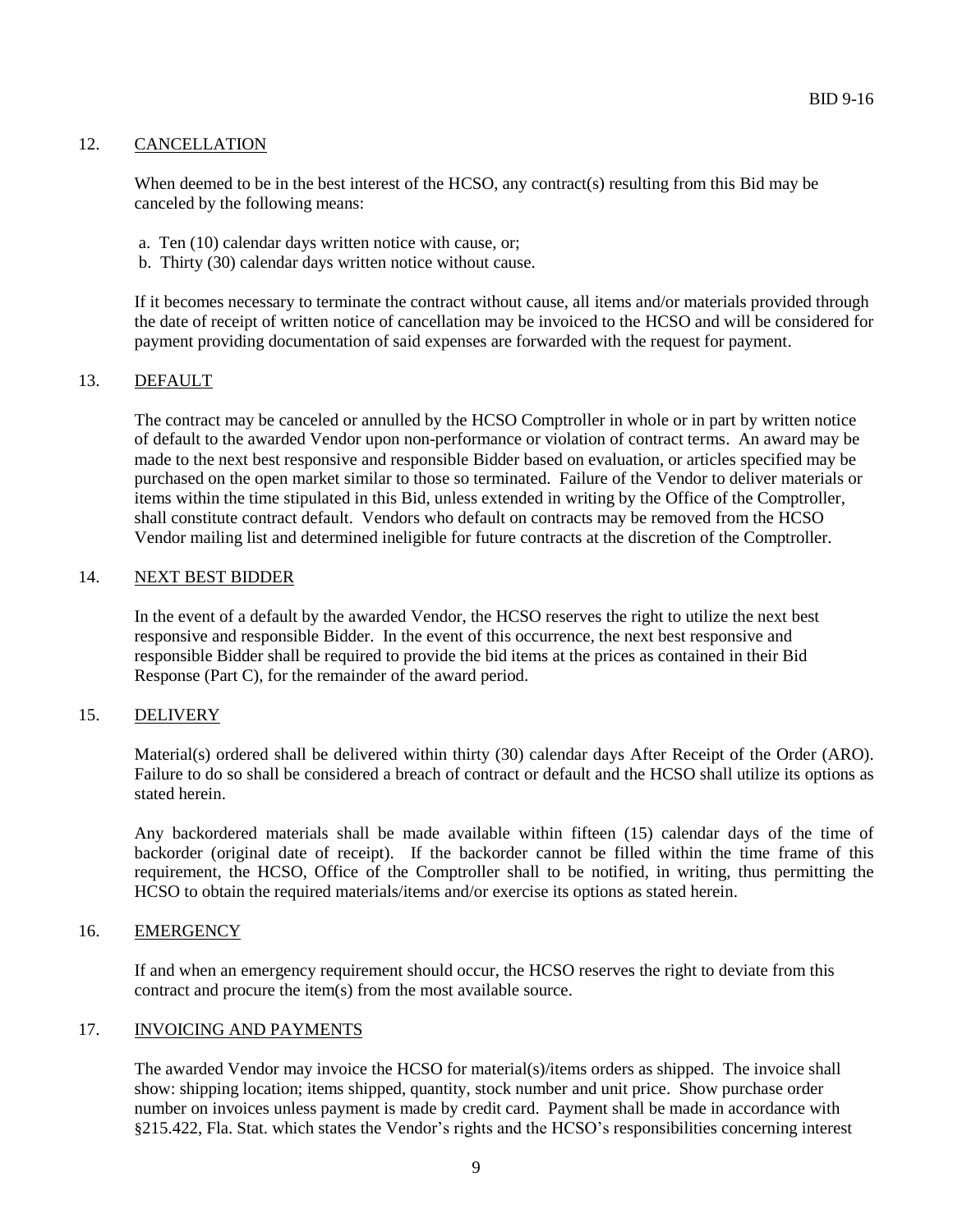penalties and time limits for payment of invoices.

Invoices shall be addressed to: Hillsborough County Sheriff's Office Attention: Accounts Payable P.O. Box 3371 Tampa, FL 33601

Or email to [accountspayable@hcso.tampa.fl.us](mailto:accountspayable@hcso.tampa.fl.us)

ACH and Purchasing Card payments are preferred and available upon request and authorization. Please inquire at [accountspayable@hcso.tampa.fl.us](mailto:accountspayable@hcso.tampa.fl.us) or at 813-247-8276.

#### 18. EXCEPTIONS TO BID

All Bid Packages must clearly state with specific detail all deviations to the requirements imposed upon the Bid by the General Terms and Conditions (Part A) and Special Provisions (Part B). Such deviations should be stated upon the Bid Response (Part C), or appended thereto. Bidders are hereby advised that the HCSO will only consider Bid Responses that meet the specifications and other requirements imposed upon them by this Bid. In instances where an exception is stated upon the Bid Response (Part C), said Bid Response will be subject to rejection by the HCSO in recognition of the fact that said Bid Response does not meet the exact requirements imposed upon the Bidder by the General Terms and Conditions (Part A) and the Special Provisions (Part B).

#### 19. GOVERNMENTAL PURCHASING COUNCILS

All bids received shall be considered as bids to all members of the Hillsborough County and Tampa Bay Area Government Purchasing Councils. Said members may, at their discretion, utilize this bid as required, particularly those listed below:

> Hillsborough County Transit Authority Hillsborough County Purchasing City of Temple Terrace Tampa Sports Authority Hillsborough Community College State Attorney's Office Clerk of Circuit Court of Hillsborough County Hillsborough County Aviation Authority Hillsborough County School Board City of Plant City Tampa Port Authority City of Tampa Hillsborough County Tax Collector Hillsborough County Property Appraiser Hillsborough County Supervisor of Elections City of Tampa Housing Authority The Children's Board of Hillsborough County

Usage figures/dollar values, when inserted, are estimates as provided by these entities, and are in addition to figures given in the following response pages. Figures are estimates only, and not binding upon the HCSO or any of the entities listed above.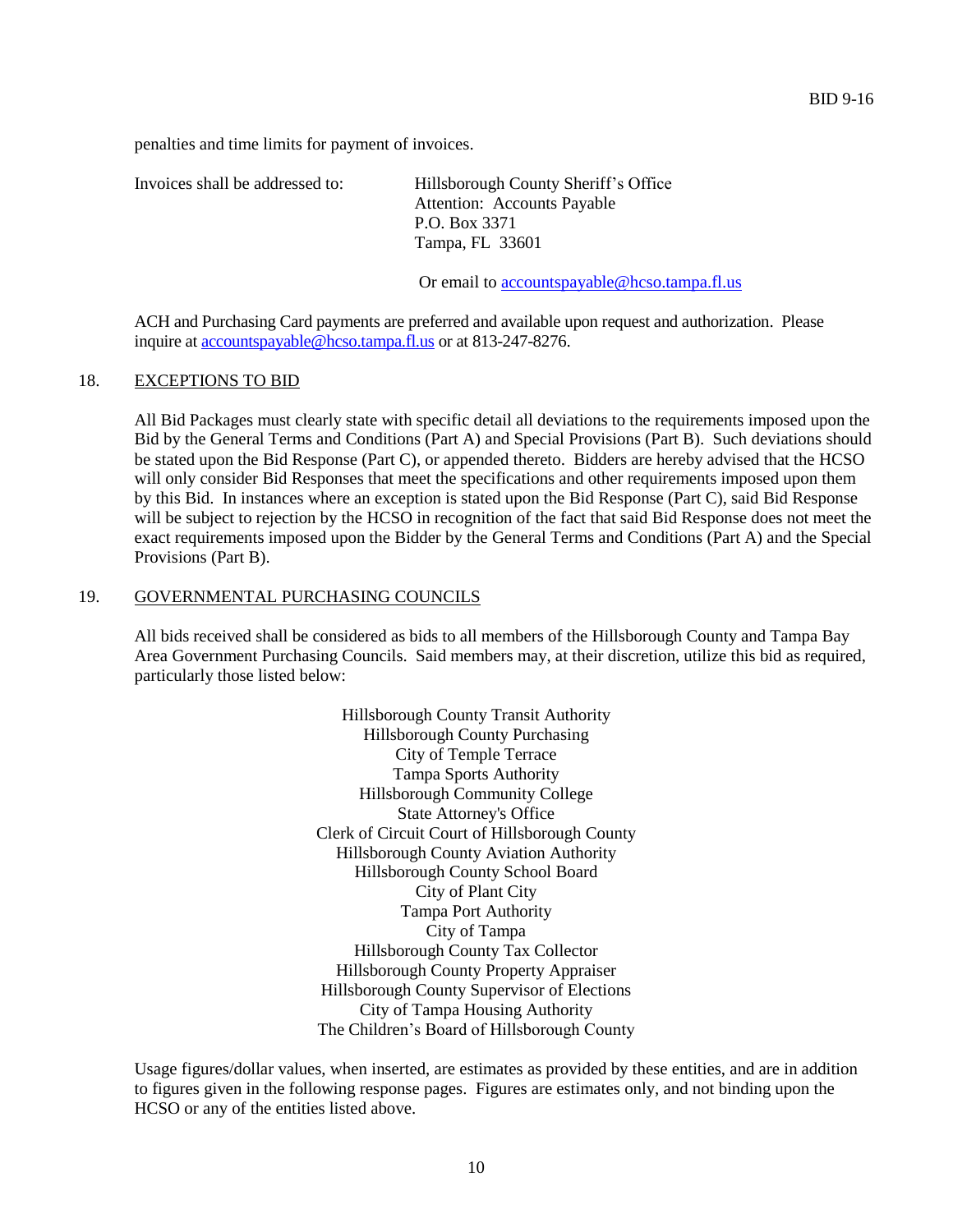## PART C- BID RESPONSE

The undersigned understands that this Bid Package **must be signed in ink** and that the **unsigned** Bid Package will be considered incomplete and subject to rejection by the Hillsborough County Sheriff's Office (HCSO).

SUBJECT TO DEVIATIONS STATED BELOW, THE UNDERSIGNED, BY THE SIGNATURE EVIDENCED, REPRESENTS THAT THE BIDDER ACCEPTS THE TERMS, CONDITIONS, PROVISIONS, MANDATES, AND OTHER CONDITIONS OF THE FOREGOING GENERAL TERMS AND CONDITIONS (PART A) AND THE SPECIAL PROVISIONS (PART B), SAID DOCUMENTS BEING THE STRICT BASIS UPON WHICH THE SAID BIDDER MAKES THIS BID.

\* \* \* USE INK ONLY \* \* \*

# ALL THE FOLLOWING INFORMATION MUST BE HEREUPON GIVEN FOR THIS

## BID PACKAGE TO BE CONSIDERED BY THE HCSO

EXCEPTIONS TO BID: ANY REPRESENTATION (BELOW) OR EXCEPTION(S) MAY CAUSE THIS BID PACKAGE TO BE REJECTED BY THE HCSO. **ALL BIDDERS SHOULD CAREFULLY READ PARAGRAPH 18 OF THE SPECIAL PROVISIONS (PART B)**.

1. EXCEPTIONS: The following represents every deviation (itemized by number) to the foregoing General Terms and Conditions (Part A) and Special Provisions (Part B) upon which this Bid Package is based, to wit:

\_\_\_\_\_\_\_\_\_\_\_\_\_\_\_\_\_\_\_\_\_\_\_\_\_\_\_\_\_\_\_\_\_\_\_\_\_\_\_\_\_\_\_\_\_\_\_\_\_\_\_\_\_\_\_\_\_\_\_\_\_\_\_\_\_\_\_\_\_\_\_\_\_\_\_\_\_\_\_\_\_\_\_\_\_\_\_\_\_\_\_\_

\_\_\_\_\_\_\_\_\_\_\_\_\_\_\_\_\_\_\_\_\_\_\_\_\_\_\_\_\_\_\_\_\_\_\_\_\_\_\_\_\_\_\_\_\_\_\_\_\_\_\_\_\_\_\_\_\_\_\_\_\_\_\_\_\_\_\_\_\_\_\_\_\_\_\_\_\_\_\_\_\_\_\_\_\_\_\_\_\_\_\_\_

\_\_\_\_\_\_\_\_\_\_\_\_\_\_\_\_\_\_\_\_\_\_\_\_\_\_\_\_\_\_\_\_\_\_\_\_\_\_\_\_\_\_\_\_\_\_\_\_\_\_\_\_\_\_\_\_\_\_\_\_\_\_\_\_\_\_\_\_\_\_\_\_\_\_\_\_\_\_\_\_\_\_\_\_\_\_\_\_\_\_\_\_

\_\_\_\_\_\_\_\_\_\_\_\_\_\_\_\_\_\_\_\_\_\_\_\_\_\_\_\_\_\_\_\_\_\_\_\_\_\_\_\_\_\_\_\_\_\_\_\_\_\_\_\_\_\_\_\_\_\_\_\_\_\_\_\_\_\_\_\_\_\_\_\_\_\_\_\_\_\_\_\_\_\_\_\_\_\_\_\_\_\_\_\_

\_\_\_\_\_\_\_\_\_\_\_\_\_\_\_\_\_\_\_\_\_\_\_\_\_\_\_\_\_\_\_\_\_\_\_\_\_\_\_\_\_\_\_\_\_\_\_\_\_\_\_\_\_\_\_\_\_\_\_\_\_\_\_\_\_\_\_\_\_\_\_\_\_\_\_\_\_\_\_\_\_\_\_\_\_\_\_\_\_\_\_\_

\_\_\_\_\_\_\_\_\_\_\_\_\_\_\_\_\_\_\_\_\_\_\_\_\_\_\_\_\_\_\_\_\_\_\_\_\_\_\_\_\_\_\_\_\_\_\_\_\_\_\_\_\_\_\_\_\_\_\_\_\_\_\_\_\_\_\_\_\_\_\_\_\_\_\_\_\_\_\_\_\_\_\_\_\_\_\_\_\_\_\_\_

\_\_\_\_\_\_\_\_\_\_\_\_\_\_\_\_\_\_\_\_\_\_\_\_\_\_\_\_\_\_\_\_\_\_\_\_\_\_\_\_\_\_\_\_\_\_\_\_\_\_\_\_\_\_\_\_\_\_\_\_\_\_\_\_\_\_\_\_\_\_\_\_\_\_\_\_\_\_\_\_\_\_\_\_\_\_\_\_\_\_\_\_

\_\_\_\_\_\_\_\_\_\_\_\_\_\_\_\_\_\_\_\_\_\_\_\_\_\_\_\_\_\_\_\_\_\_\_\_\_\_\_\_\_\_\_\_\_\_\_\_\_\_\_\_\_\_\_\_\_\_\_\_\_\_\_\_\_\_\_\_\_\_\_\_\_\_\_\_\_\_\_\_\_\_\_\_\_\_\_\_\_\_\_\_

\_\_\_\_\_\_\_\_\_\_\_\_\_\_\_\_\_\_\_\_\_\_\_\_\_\_\_\_\_\_\_\_\_\_\_\_\_\_\_\_\_\_\_\_\_\_\_\_\_\_\_\_\_\_\_\_\_\_\_\_\_\_\_\_\_\_\_\_\_\_\_\_\_\_\_\_\_\_\_\_\_\_\_\_\_\_\_\_\_\_\_\_

\_\_\_\_\_\_\_\_\_\_\_\_\_\_\_\_\_\_\_\_\_\_\_\_\_\_\_\_\_\_\_\_\_\_\_\_\_\_\_\_\_\_\_\_\_\_\_\_\_\_\_\_\_\_\_\_\_\_\_\_\_\_\_\_\_\_\_\_\_\_\_\_\_\_\_\_\_\_\_\_\_\_\_\_\_\_\_\_\_\_\_\_

\_\_\_\_\_\_\_\_\_\_\_\_\_\_\_\_\_\_\_\_\_\_\_\_\_\_\_\_\_\_\_\_\_\_\_\_\_\_\_\_\_\_\_\_\_\_\_\_\_\_\_\_\_\_\_\_\_\_\_\_\_\_\_\_\_\_\_\_\_\_\_\_\_\_\_\_\_\_\_\_\_\_\_\_\_\_\_\_\_\_\_\_

\_\_\_\_\_\_\_\_\_\_\_\_\_\_\_\_\_\_\_\_\_\_\_\_\_\_\_\_\_\_\_\_\_\_\_\_\_\_\_\_\_\_\_\_\_\_\_\_\_\_\_\_\_\_\_\_\_\_\_\_\_\_\_\_\_\_\_\_\_\_\_\_\_\_\_\_\_\_\_\_\_\_\_\_\_\_\_\_\_\_\_\_

\_\_\_\_\_\_\_\_\_\_\_\_\_\_\_\_\_\_\_\_\_\_\_\_\_\_\_\_\_\_\_\_\_\_\_\_\_\_\_\_\_\_\_\_\_\_\_\_\_\_\_\_\_\_\_\_\_\_\_\_\_\_\_\_\_\_\_\_\_\_\_\_\_\_\_\_\_\_\_\_\_\_\_\_\_\_\_\_\_\_\_\_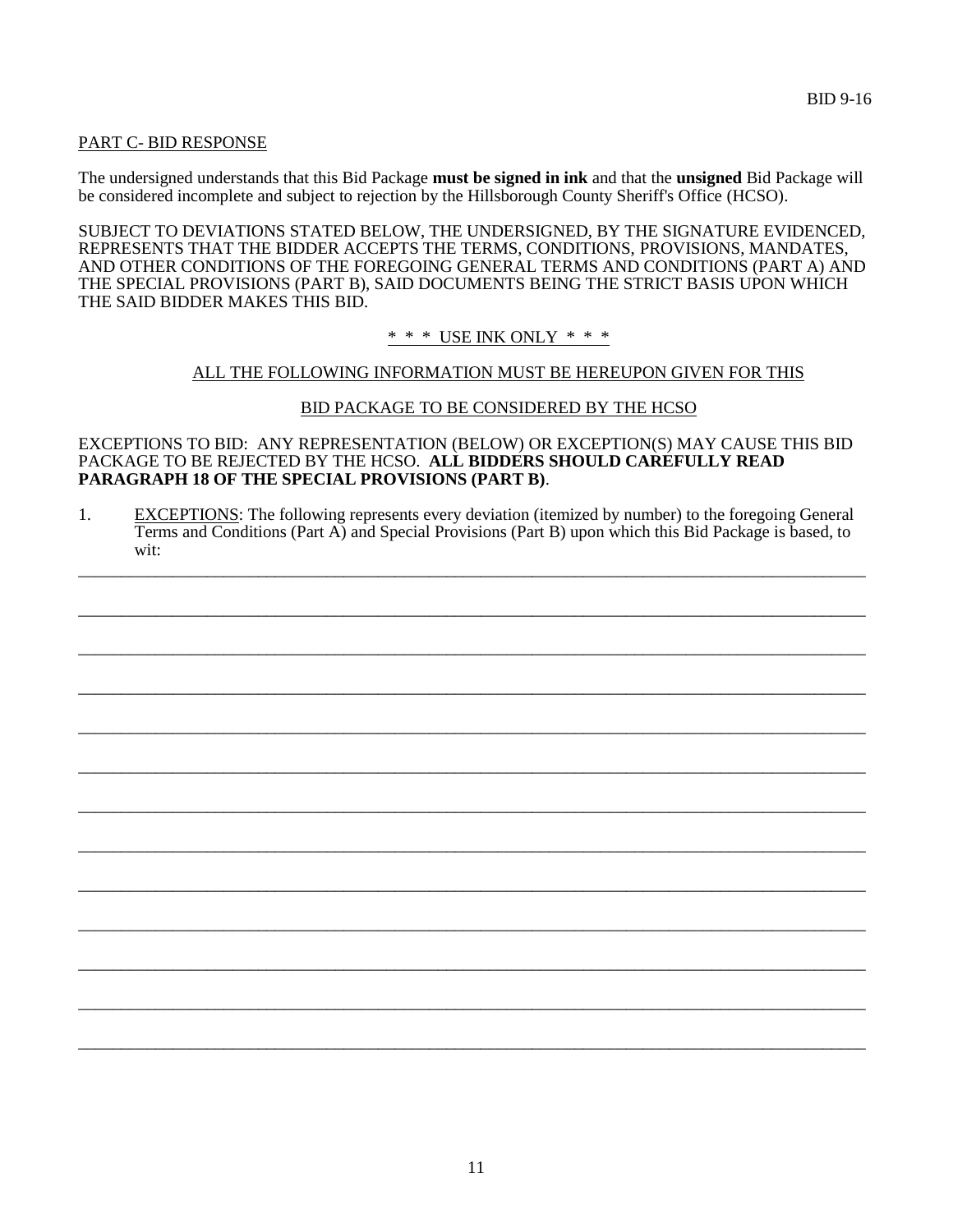### 2. PRICING

The undersigned has carefully examined the Bid Package and all conditions affecting the cost of the items required by the HCSO.

The undersigned certifies that any exceptions to the bid specifications are noted on the attached exceptions form. All specifications not noted thereon are as requested. The undersigned also understands that any exceptions presented after the award, may be cause for cancellation of award.

We hereby propose to furnish the below described commodity in accordance with the Bid Package, except as noted on attached Exceptions Form:

#### **\*\*NO SAMPLES ARE REQUIRED AT THIS TIME, BUT MAY BE REQUESTED FOR EVALUATION AND APPROVAL BEFORE A FINAL AWARD IS MADE\*\***

| <b>Item Description:</b><br>A.                                                                                                                                                                                                | <b>Estimated Annual Usage:</b> |
|-------------------------------------------------------------------------------------------------------------------------------------------------------------------------------------------------------------------------------|--------------------------------|
| Skin Packaging Board<br>HCSO Warehouse Inventory Item #11266                                                                                                                                                                  | 60,000 sheets                  |
| $14$ " x $16$ " x $0.024$ " thick<br>$\bullet$<br>Plain/Generic<br>$\bullet$<br>No imprint or customization<br>$\bullet$                                                                                                      |                                |
| Please provide the following information:                                                                                                                                                                                     |                                |
| Unit Price Each (not by case): \$                                                                                                                                                                                             |                                |
|                                                                                                                                                                                                                               |                                |
| Minimum Order Quantity: National Communication of the Communication of the Communication of the Communication of the Communication of the Communication of the Communication of the Communication of the Communication of the |                                |
|                                                                                                                                                                                                                               |                                |
| <b>B.</b><br><b>Item Description:</b>                                                                                                                                                                                         | <b>Estimated Annual Usage:</b> |
| Skin Packaging Film:<br>HCSO Warehouse Item #11267                                                                                                                                                                            | 150 rolls                      |
| $\bullet$ 7.5 mil x 15.5" wide<br>Approximately 600 LF or 26 lbs per roll<br>$\bullet$                                                                                                                                        |                                |
| Please provide the following information:                                                                                                                                                                                     |                                |
|                                                                                                                                                                                                                               |                                |
|                                                                                                                                                                                                                               |                                |
|                                                                                                                                                                                                                               |                                |
| <b>Estimated Delivery Time ARO:</b><br><u> 1989 - Johann Stoff, deutscher Stoff, der Stoff, der Stoff, der Stoff, der Stoff, der Stoff, der Stoff, der S</u>                                                                  | calendar days                  |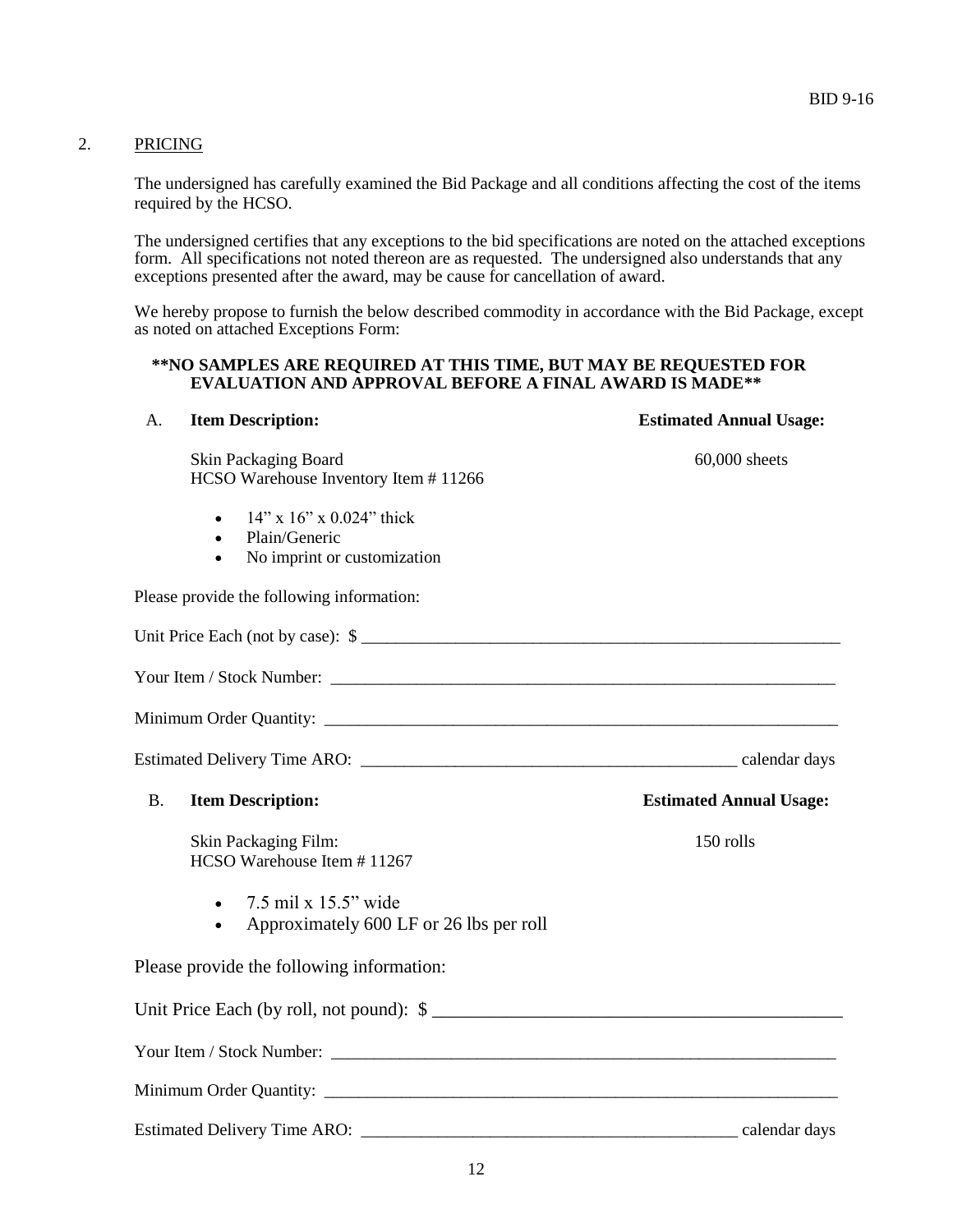### BID 9-16

# 3. VENDOR INFORMATION

| (Please include an IRS Form W9 with your response)                                                                           |  |  |  |  |
|------------------------------------------------------------------------------------------------------------------------------|--|--|--|--|
| Check One: Corporate Entity Non Corporate (1099) Sole Proprietor (1099)                                                      |  |  |  |  |
| Owner's Name as per IRS records, if reporting under SS#                                                                      |  |  |  |  |
| Business Type: Commodity _______ Services _____ (Provide Certificates of Insurance if working on HCSO property)              |  |  |  |  |
| Our company has been in business under its current name since:                                                               |  |  |  |  |
|                                                                                                                              |  |  |  |  |
| General Correspondence Mailing Address:<br>,我们也不能在这里的时候,我们也不能在这里的时候,我们也不能会在这里的时候,我们也不能会在这里的时候,我们也不能会在这里的时候,我们也不能会在这里的时候,我们也不 |  |  |  |  |
| Remit to Address: (Checks are to be mailed to if different than mailing address above):                                      |  |  |  |  |
| Warehouse Address (If Applicable):                                                                                           |  |  |  |  |
| Contact Information – Name/Email Address/Phone Number - for the following departments:                                       |  |  |  |  |
|                                                                                                                              |  |  |  |  |
|                                                                                                                              |  |  |  |  |
|                                                                                                                              |  |  |  |  |
|                                                                                                                              |  |  |  |  |

To receive electronic payments please complete "Authorization for Electronic Payment" form available on the HCSO website at http:/[/www.hcso.tampa.fl.us,](http://www.hcso.tampa.fl.us/) under the Purchasing Section, Doing Business with the HCSO.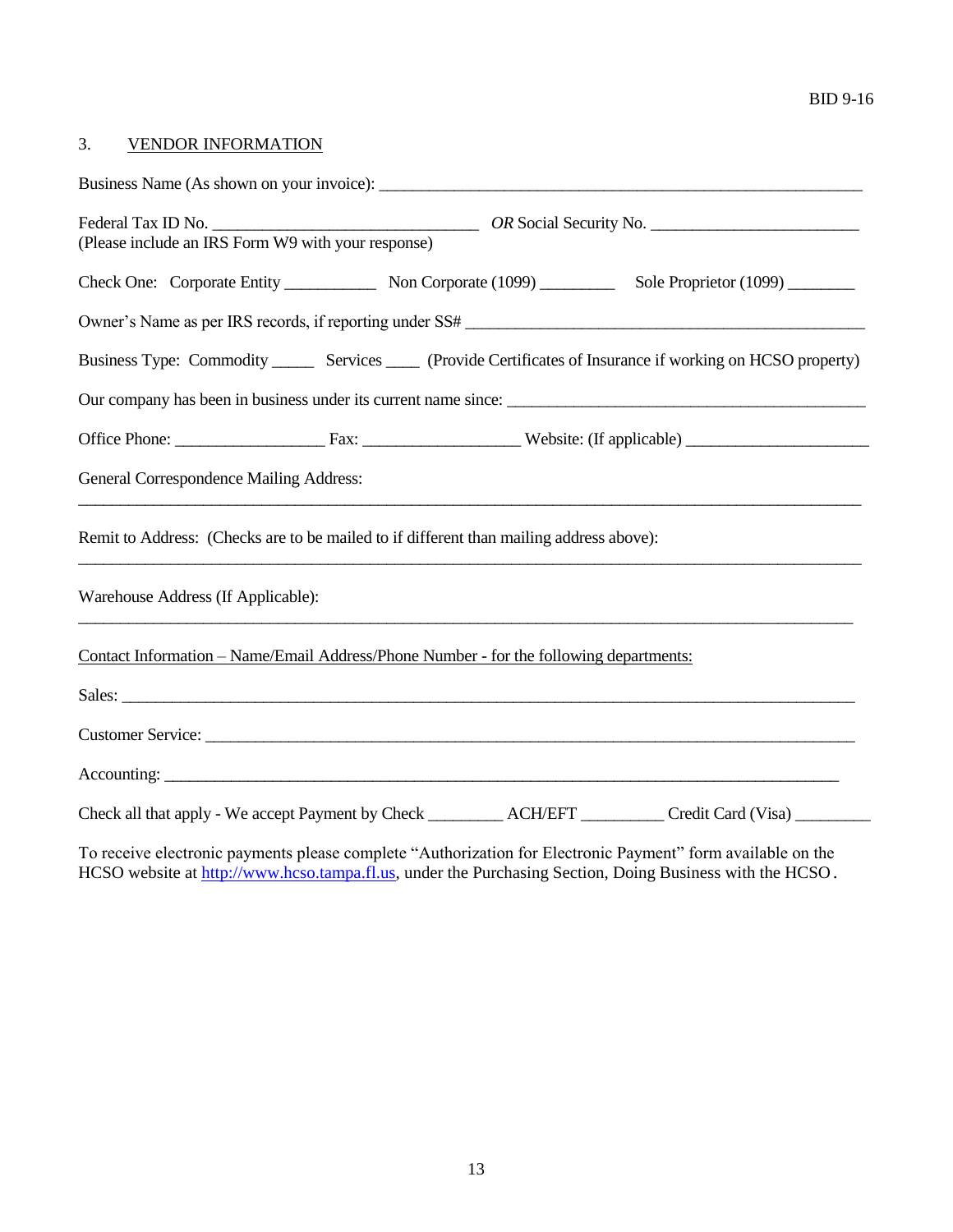## 4. AFFIRMATION AND DECLARATION

At this present time we understand all requirements and warrant that as a serious Bidder we will comply with all the stipulations included in the Bid Package.

The above named Bidder affirms and declares:

- a) That Bidder is of lawful age and that no other person, firm or corporation has any interest in this bid offered to be entered into;
- b) That this bid is made without any understanding, agreement, or connection with any other person, firm or corporation making a bid for the same purpose, and is in all respects fair and without collusion or fraud;
- c) That the Bidder is not in arrears to Hillsborough County or the HCSO upon debt or contract and is not a defaulter, as surety or otherwise, upon any obligation to the HCSO;
- d) That no officer, employee or person whose salary is payable in whole or in part from Hillsborough County Treasury, is, shall be or become interested, directly or indirectly, surety or otherwise in this Bid Response; in the performance of the contract; in the supplies, materials, equipment, and Work or labor to which they relate; or in any portion of the profits thereof.

The undersigned agrees that this bid shall remain open for forty-five (45) days following the opening of bids.

\_\_\_\_\_\_\_\_\_\_\_\_\_\_\_\_\_\_\_\_\_\_\_\_\_\_\_\_\_\_\_\_\_\_\_\_\_\_\_\_\_\_\_\_\_\_\_\_\_\_\_\_\_\_\_\_\_\_\_\_\_\_\_\_\_\_\_\_\_\_\_\_\_\_\_\_\_\_\_

\_\_\_\_\_\_\_\_\_\_\_\_\_\_\_\_\_\_\_\_\_\_\_\_\_\_\_\_\_\_\_\_\_\_\_\_\_\_\_\_\_\_\_\_\_\_\_\_\_\_\_\_\_\_\_\_\_\_\_\_\_\_\_\_\_\_\_\_\_\_\_\_\_\_\_\_\_\_\_

Respectfully submitted by,

Company Name:

Print Signer's Name Date

Signature of Company Officer Title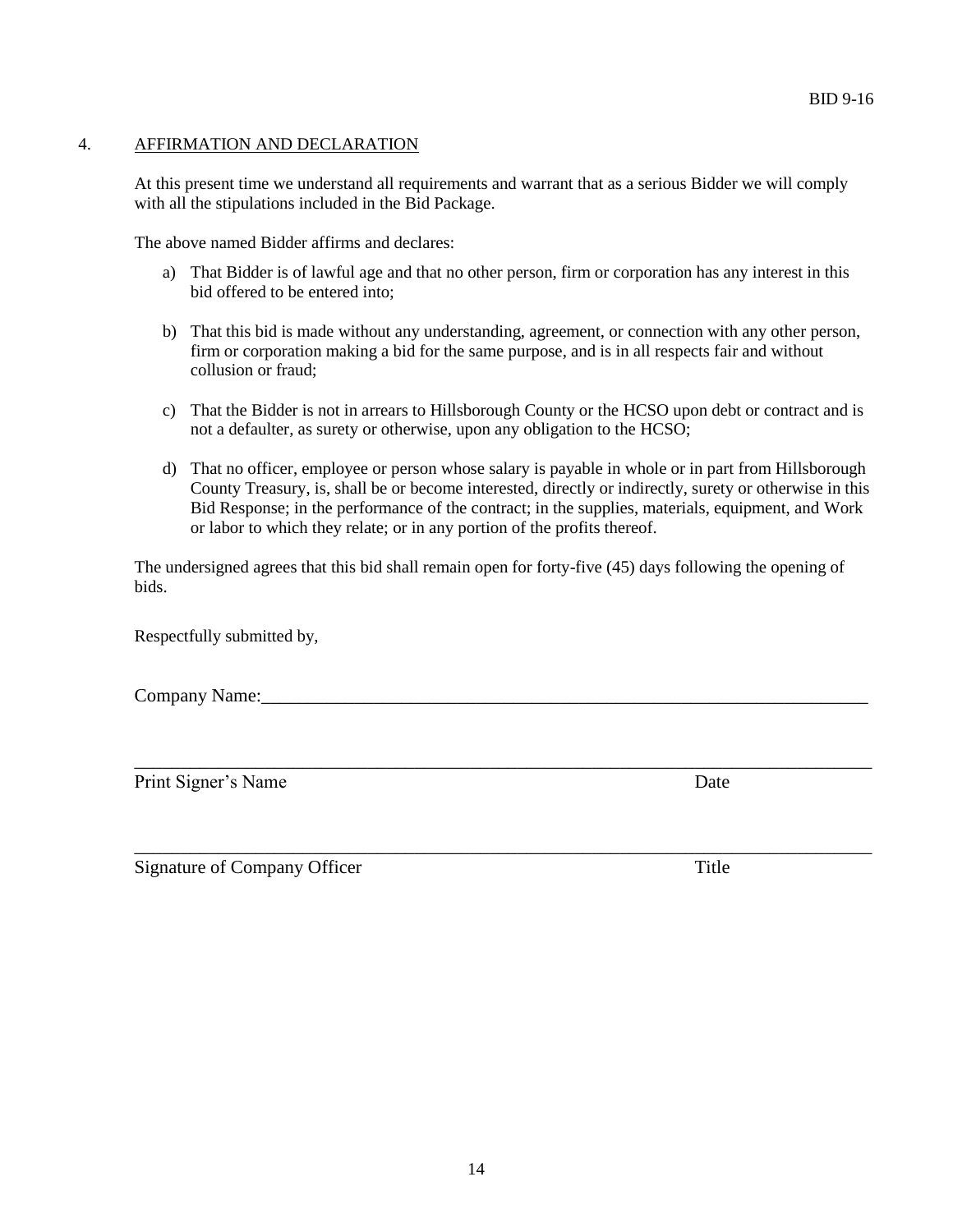# STATEMENT OF NO BID

NOTE: If you do not intend to respond to this Invitation to Bid, please return this form immediately to:

HILLSBOROUGH COUNTY SHERIFF'S OFFICE OFFICE OF THE COMPTROLLER Email to: [purchasing@hcso.tampa.fl.us](mailto:purchasing@hcso.tampa.fl.us) Or Fax 813-242-1826

We, the undersigned, have declined to respond on Bid No. 9-16 for Skin Packaging Board and Film for the following reasons:

\_\_\_\_\_ Specifications too "tight", i.e., geared toward one brand or manufacturer only (explain below).

\_\_\_\_\_ Insufficient time to respond.

\_\_\_\_\_ We do not offer this product or an equivalent.

\_\_\_\_\_ Our Product schedule would not permit us to perform.

Unable to meet specifications.

\_\_\_\_\_ Unable to meet Bond Requirements.

Specifications unclear (explain below).

\_\_\_\_\_ Other (specify below)

We understand that if the "no bid" letter is not executed and returned, our name may be deleted from the list of qualified Vendors for the Hillsborough County Sheriff's Office. (PLEASE PRINT)

\_\_\_\_\_\_\_\_\_\_\_\_\_\_\_\_\_\_\_\_\_\_\_\_\_\_\_\_\_\_\_\_\_\_\_\_\_\_\_\_\_\_\_\_\_\_\_\_\_\_\_\_\_\_\_\_\_\_\_\_\_\_\_\_\_\_\_\_\_\_\_\_\_\_\_\_\_\_\_\_\_\_\_\_\_\_\_\_\_\_\_\_

\_\_\_\_\_\_\_\_\_\_\_\_\_\_\_\_\_\_\_\_\_\_\_\_\_\_\_\_\_\_\_\_\_\_\_\_\_\_\_\_\_\_\_\_\_\_\_\_\_\_\_\_\_\_\_\_\_\_\_\_\_\_\_\_\_\_\_\_\_\_\_\_\_\_\_\_\_\_\_\_\_\_\_\_\_\_\_\_\_\_\_\_

\_\_\_\_\_\_\_\_\_\_\_\_\_\_\_\_\_\_\_\_\_\_\_\_\_\_\_\_\_\_\_\_\_\_\_\_\_\_\_\_\_\_\_\_\_\_\_\_\_\_\_\_\_\_\_\_\_\_\_\_\_\_\_\_\_\_\_\_\_\_\_\_\_\_\_\_\_\_\_\_\_\_\_\_\_\_\_\_\_\_\_\_

| <b>COMPANY NAME</b>    | <b>DATE</b> |
|------------------------|-------------|
| <b>COMPANY OFFICER</b> | TITI        |

TELEPHONE NUMBER\_\_\_\_\_\_\_\_\_\_\_\_\_\_\_\_\_\_\_\_\_\_\_\_\_\_\_\_\_\_\_\_\_\_\_\_\_\_\_\_\_\_\_\_\_\_\_\_\_\_\_\_\_\_\_\_\_\_\_\_

SIGNATURE